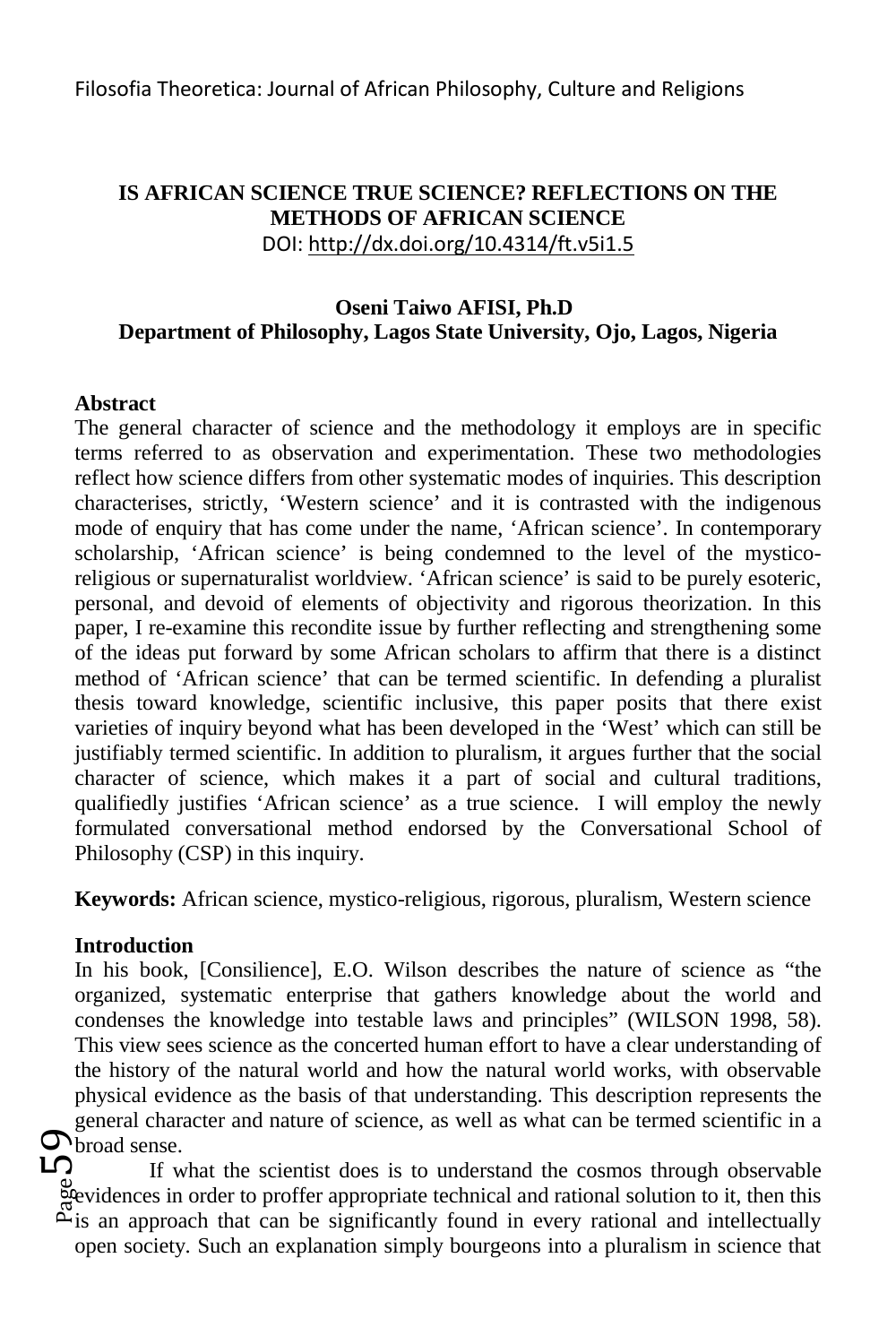extinguishes the idea of a single self-consistent mode of rationality that could be universalized. A universalism of science would deny the impressiveness of plurality in science.

The point being stressed is that an attempt at globalizing science, in particular, through the viewpoint of Western science would impress upon other non-Western societies the particular yardstick for measuring what is scientific. Such an attempt would obscure the need to recognize that there exists other systematic indigenous approaches to science, different from Western science that maintain significant indigenous methods of inquiry of their own. The accomplishments that different cultures all over the world have attained in the thousands of years that people have lived in various societies only confirm that systematic indigenous knowledge is wrapped around rational inquiries about the natural world.

The criteria for what passes as the standard of rational inquiry in Western science cannot be used as a parameter of what can pass muster as knowledge in other cultures, as experiences, values, history and politics differ from one culture to the other. The values and potentials of pluralistic paradigm of science is that it takes into account local knowledge and practices of a particular environment and its people with a view to distilling systematic indigenous knowledge and its methodologies.

It is this motivation which underlies the works of some African scholars such as Chris Akpan, Jonathan Chimakonam as well as Christian Emedolu on the structure and methods of African science. Their ideas draw support from more recent works in African thought, particularly from the works of Ivan Van Sertima's [Blacks in Science: Ancient and Modern] (1984) which details examples of scholars' accounts on African science, and on the countless number of contributions that African civilizations have made to science on the continent and beyond. Akpan, Chimakonam and Emedolu respectively buttress the argument that there is no one universal method of doing science; and that every science esteems the idea that knowledge is part of social and cultural traditions. As such, scientific ideas are developed, advanced and affected by socio-cultural and historical orientations.

Akpan categorized African science into two classes: traditional African science and modernized African science. As with their counterparts in the West, traditional African scientists, according to Akpan, are interested in the inquiry about understanding the nature of reality. However, unlike Western science which distinctly separates science from technology as independent fields of human endeavor, traditional African science stands out in its ability to combine the inquiries into the nature of the cosmos with the application of such knowledge into technicalities. African traditional scientists are regarded as scientists and technologists at the same time (AKPAN 2010, 15).

 $\bigodot$ <br> $\bigodot$   $\bigodot$   $\bigodot$   $\bigodot$   $\bigodot$   $\bigodot$   $\bigodot$   $\bigodot$   $\bigodot$   $\bigodot$   $\bigodot$   $\bigodot$   $\bigodot$   $\bigodot$   $\bigodot$   $\bigodot$   $\bigodot$   $\bigodot$   $\bigodot$   $\bigodot$   $\bigodot$   $\bigodot$   $\bigodot$   $\bigodot$   $\bigodot$   $\bigodot$   $\bigodot$   $\bigodot$   $\bigodot$   $\bigodot$   $\bigod$ For Akpan, the modernized African scientist uses a hybrid of traditional African scientific method and the method of modern Western science. "The modernized African scientist incorporates the techniques of Western science, like  $\tilde{\mathcal{L}}$ using scientific instruments - such as microscope, telescope, stethoscope, etc., in his experimentations. He may even have traditional laboratories, the products may be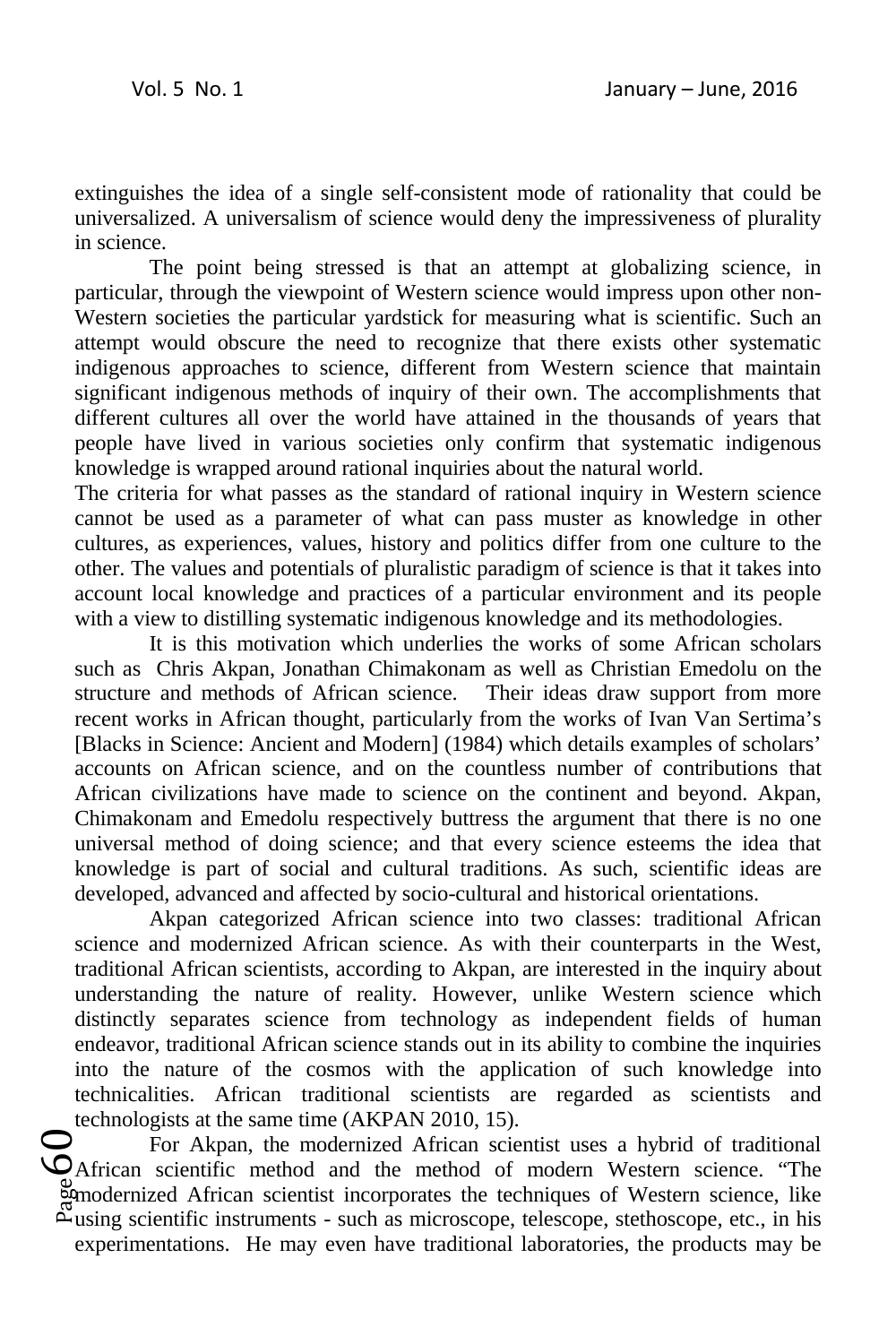standardized" (AKPAN 2010, 17). Some modernized African scientists, in spite of their formal training, still employ some aspects of traditional African culture when engaging in their activities (AKPAN 2010, 17).

Similarly, Chimakonam puts forward an approach which is aimed at a systematisation of African science. This systematisation is a rigorous consideration of the various transition that the methods of African science have continued to witness. Chimakonam enumerates five methods that capture African science beyond Akpan's descriptive level, to the level of systematisation and experimental science. These methods include, according to him, "Ako-nwalee" (Trial and error), "Ako-ijuase" (Interscience), "Ako-ime-obi" (Introscience), "Ako-nyirionwe" (Semscience), and "Ako-nso-n'azu" (causal science) (CHIMAKONAM 2012a, pp.36-39).

Emedolu's attempt to forge a new paradigm in African experimental science consolidates on the systematisation approach of Chimakonam. Emedolu's supposition is that African experimental science must be relishable on the inherent natural magical tradition that pervades the culture of the people of the continent. His reason is simply because "European science *itself* emerged out of *its own* magical tradition" (EMEDOLU 2015, 83).

Consequent upon the above categorizations, central to this paper is the issue of whether there exists a method(s) of African science that can truly be termed scientific. This paper focuses on discussing only issues concerning the method(s) of traditional African science. It is aimed at establishing the thesis that every systematic indigenous knowledge or scientific inquiry reflects cultural differences. My outlook in this paper will seem controvertible in the eyes of many who believe that cultural differences cannot be determinative of good science. My argument is that there is a socio-cultural character to the development of science. This is to the extent that the methods of inquiry in science, and the views that its practitioners will adopt concerning their subject matter, are significantly a function of culture and of a cultural history that will be unique to a time and a place.

In this essay, I will engage with some African scholars on the reality of African science, its methods and justifications in order to open new vistas of thought on the subject as suggested above. This is one of the key goals of conversational mode of inquiry newly formulated by Chimakonam (See CHIMAKONAM 2015<sup>a</sup>,  $2015^b$ ,  $2015^c$ ) and promoted by the Conversational School in African philosophy (See NWEKE 2015; EDET 2015). In sum, conversational philosophy or thinking or the method of conversationalism is a procedure that is interested in continuous questions and answers that lead to revision of ideas. As Chimakonam puts it:



By conversational philosophy we mean a rigorous and critical philosophical engagement between individual thinkers with one another on phenomenological issues of concern or on one another's thoughts where the opponent contests and the proponent defends the viability of such thoughts. In African philosophy, conversational philosophy may prioritise the issues concerning Africa. On the whole, it is a rigorous intellectual encounter between two sides called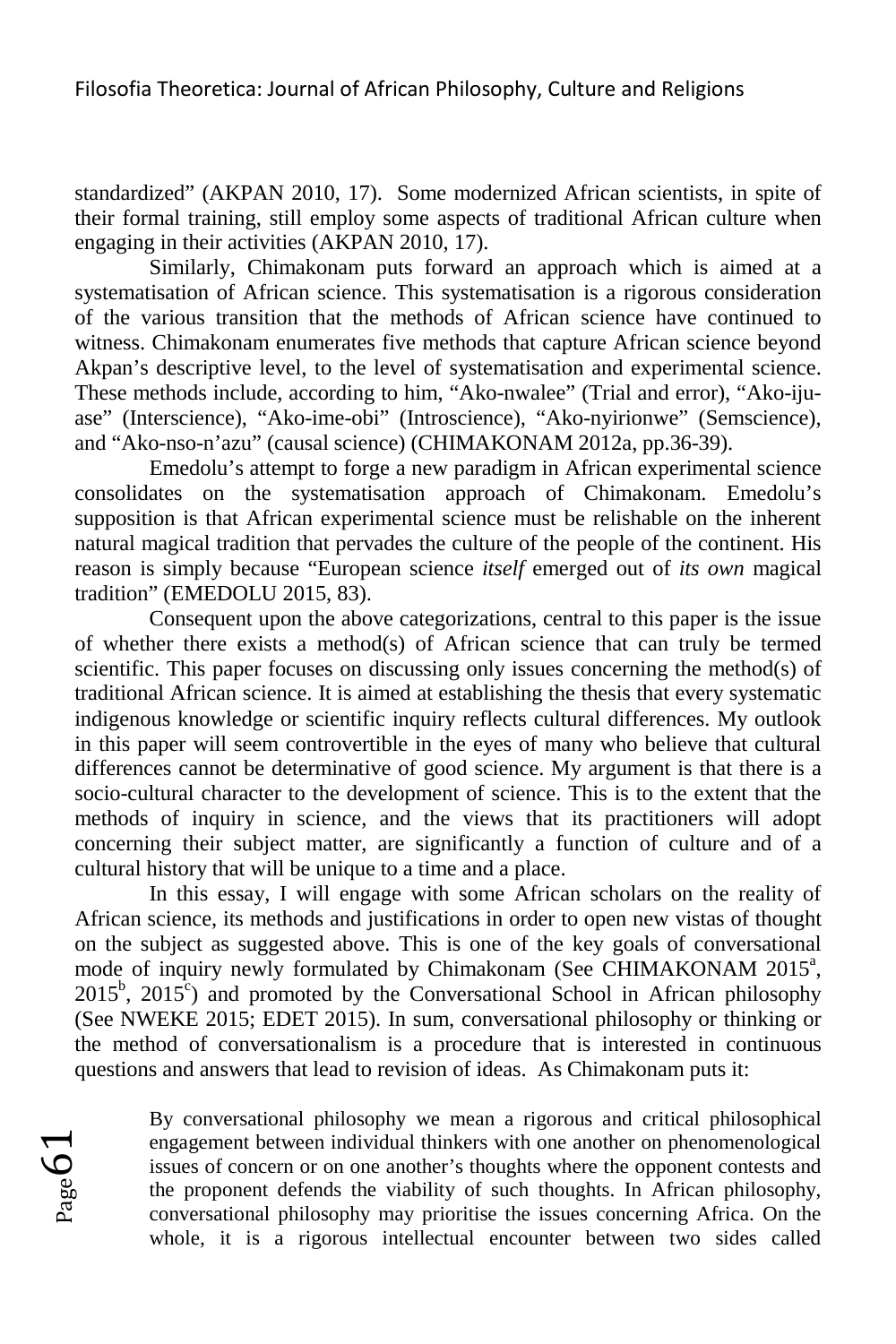conversationalists; the one called *nwa-nju* or the inquirer who poses critical and confrontational questions to the other on the other's thoughts; and *nwa-nsa* or the responder who attempts to answer such questions either posed to him or to another or to all.  $(2015^{\circ}, 463)$ 

I suppose therefore that in following this method of inquiry in this paper, I will be the nwa-nju while the various scholars I shall engage will be the nwa-nsa. In the end, my goal will be to attempt to open new vistas of thought on the subject of African science.

### **The Nature and Methodology of science**

Philosophers of science in the Western philosophical tradition, such as the logical positivists of the Vienna Circle as well as Karl Popper have theorized about the nature of scientific methodology. The logical positivists had earlier used the verification principle to demarcate science from non-science. They sought to explain the difference between science and non-science by reference to the idea that science alone is meaningful, that meaningfulness consists in verifiability, and that science is steadfast in its orientation to empirical verification (Popper 1959, 11).

In contrast to the logical positivists Popper emphasized the negative idea of falsification as hallmark of scientific thinking. Popper believed that the logical positivists were mistaken when they conflated two quite different philosophical problems, the problem of meaning and the problem of demarcation. They had used their verification principle as a solution to both the problem of meaning and the problem of demarcation (AFISI 2013, 507). For Popper, falsificationism is the thesis that a hypothesis can be termed scientific only if it has the potential to be refuted. A theory is scientific only if it is falsifiable. Popper thus used falsification as a criterion for demarcation to distinguish the true scientific attitude from the unscientific. The true scientific attitude, according to Popper, is witnessed in Newton's theory of gravitation as well as Einstein's theories of relativity. In Popper's view, this true scientific attitude differs from what Marxists have toward their "Marxism, or by Freudians toward their psychoanalysis, or by Adler towards his individual psychology, for by their attitude these various thinkers render what they espouse immune from potential falsification" (POPPER 1963, 44). They are dogmatic rather than critical, so what they offer is mere pseudo-science.

 $\bigcup_{\substack{\text{b}}{\text{right}}\atop \text{right}}$ Clearly, a typical Western philosophical tradition would denounce any viable methodology for science with embedded metaphysics. In fact, the logical positivists had used their "verificationist" criterion of meaningfulness chiefly to attack metaphysics as meaningless in acquiring any kind of knowledge. Although Popper regards metaphysics as uncritical which cannot pass in the realm of falsification, he does not regard it as meaningless. Metaphysics is pseudoscience, but Bot may have significant relevance to the growth of science. Popper held that even  $\mathbb{Z}$ though falsification is a single specifiable method which can be taken as a procedural criteria for all the sciences, there can be non-scientific, metaphysical inquiry, that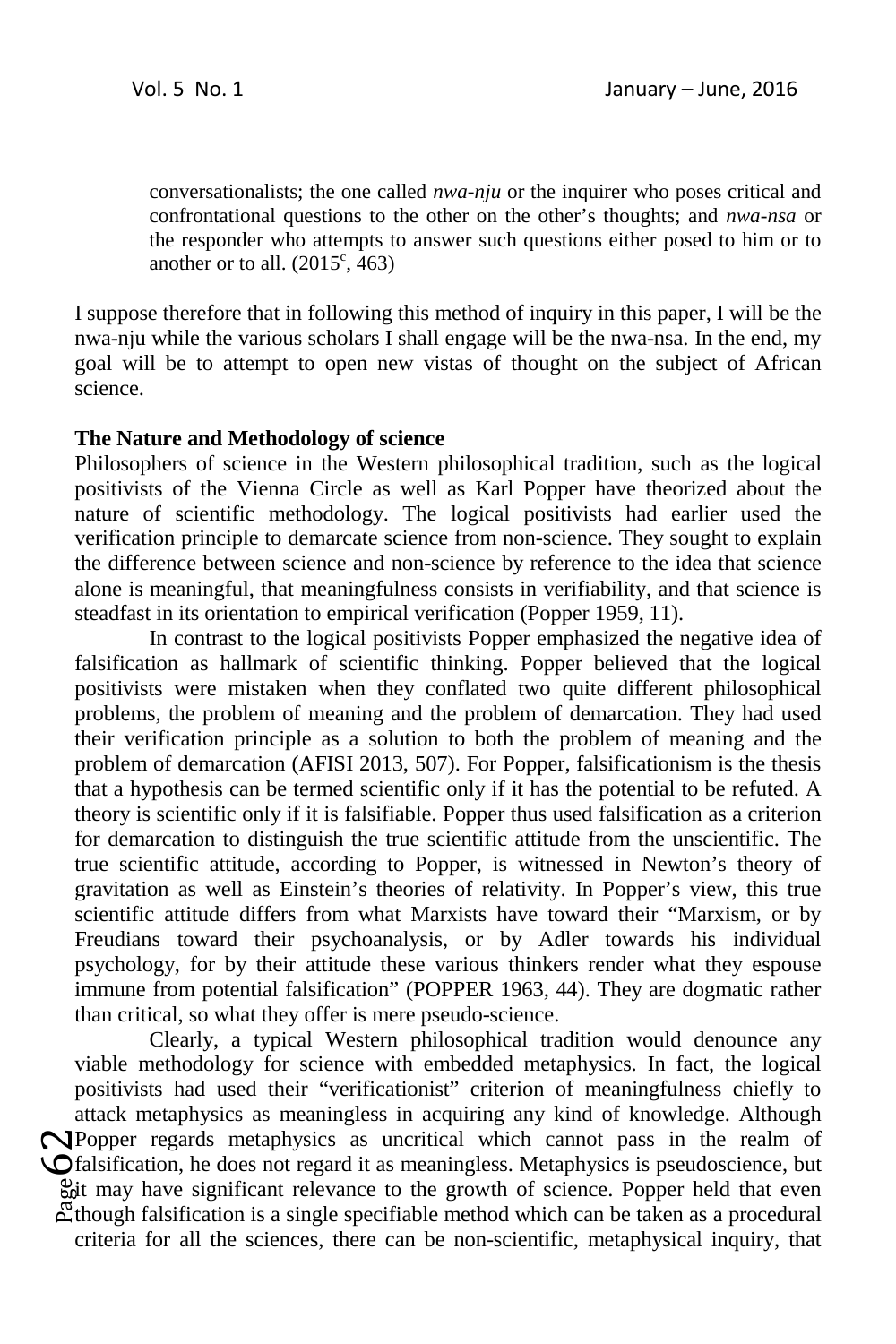later emerges as a mode of scientific inquiry. We are not to condemn the metaphysical outlook in science, for that might have been a necessary step to get a new science going (POPPER 1959, 19, 38, 252., BARTLEY 1968A, 47-54., POPPER 1968, 93-98., BARTLEY 1968B, 115, 118)

In consideration of the above two positions, that is, the logical positivists on the one hand, and Popper on the other, the methodology of what it is to do good science rests only on verificationism and falsificationism respectively. Although their procedures differ on the specific road to the progress of science, what is common to both is the agreement that the scientific method of inquiry is based on empirical evidence that is predicated on some specific principles of reasoning.

#### **Is there an African Science?**

Much like the historical and intellectual debate on the existence of African philosophy, the existence of a distinct African science with its specialized method(s) has also been a subject of debate. One of many "denialists" of the existence of African science is Samuel Tunde Bajah (1980). Bajah published a monograph entitled "African Science: Fact or Fiction" wherein he argues against the notion of the existence of an African science. His assertion is that "there is science in Africa but there is no African science" (BAJAH 1980, 25). Contrary to Bajah, a profound assertion on the existence of African science can be found in Brian Murfin's (1992) article entitled, "African Science in School Curriculum". Murfin unequivocally responded that, there is African science; and its existence is what calls for the activities, the nature of understanding and explanations of the phenomena that occur in Africa. So, just as science exists in other parts of the world, there is also African science where efforts are made by traditional thinkers in Africa through their years of training in attempts to unfold the truth in nature (MURFIN 1992). This is further buttressed by Nwankwo Ezeabasili's position that the African has an authentic scientific culture. Accordingly, African science is "African account of nature and how it works" (EZEABASILI 1977, xi). Apparently, this debate on whether there is African science or not continued for some time until Chimakonam  $(2012<sup>b</sup>)$  first attempted a broad-based system in African science.

 $\sum_{\substack{\text{gen} \ \text{B} \ \text{non} \ \text{non} }}$ Following from the above, a thesis has been established that there exists a pluralism in science where inquiries are made in every systematic indigenous culture on how to explain the nature of the universe. The methodology that is employed in African science, for instance, is distinctively unique to the cultural orientation of the people. This may change over time as culture evolves. However, if we have to compare the nature and methodology of African science with what exists as the methodology of scientific research in Western science, we may not come to much  $\Omega$ agreement regarding what is truly the acceptable methodology of science. Such Comparison would foster certain level of competition as each indigenous system of inquiry is required to conduct its science through any methodology that suits its workability and practicality. Thomas Kuhn's incommensurability theory favorably addresses this notion, that competing paradigms often lack a common measure,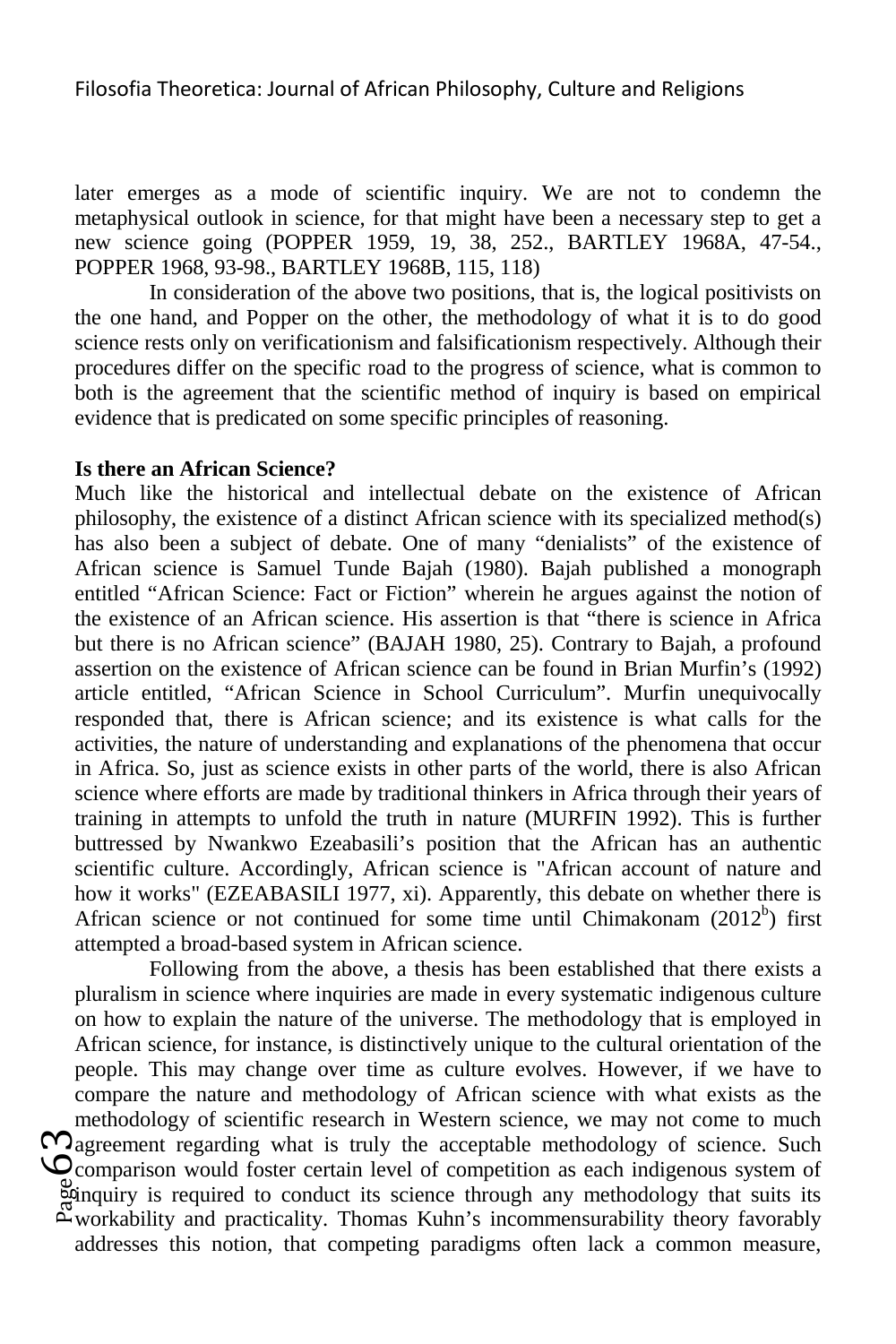because they use different concepts and methods to address different problems (KUHN 1962, 71). Also, Feyerabend's incommensurability theory supports a pluralism in science which asserts that there exists no single scientific method we could agree to which would ultimately foster criticism or severe testing of theories. For Feyerabend, "the events, procedures and results that constitute the sciences have no common structure" (FEYERABEND 1988, 1).

The incommensurability that both Kuhn and Feyerabend advocate is to emphasize, in this sense, that different philosophical or cultural traditions can acquire the knowledge based system of inquiry indigenous to them and can as well develop or adopt a workable methodological procedure for their scientific research. Incommensurability promotes in a parallel way the requirement of scientific pluralism. It discourages a situation where there exists a globalized scientifically single self-consistent over-arching mode of inquiry. Pluralism embellishes one way or another, scientific methodology to be open, by nuance that is different if the subject matter is different, or if the historical epoch is different, or if the cultural milieu is different, or if different personalities are at work.

Scientific pluralism, therefore, nullifies the idea of a methodological unity in science which holds that there are universal procedures, laws or methods that are defining of science and that consequently are applicable to all fields of scientific inquiry, despite the patent variety in science itself. Scientific pluralism extends this idea to non-Western modes of inquiry. It is within this established thesis of pluralism in science that Chimakonam distinctively points out the fundamental differences between Western science and African science. This is in a bid to establish that each indigenous system of knowledge or inquiry is distinct in nature, features and character; as each one responds to the challenges within its cosmology. According to Chimakonam, "Western science is a body of organized knowledge whose pursuit is tied to the principle of empirical, testable and demonstrable protocol. African science is a body of organized knowledge concerned with enquiries into all shades of reality in African world view supported with rational explanations. The difference is that in the former, scientific enterprise is restricted to a segment of reality namely, the empirical, while in the latter, there is no such restriction" (CHIMAKONAM 2012b, 7). This distinction epitomizes the differences, in particular, the emphasis on empirical, on one hand, and non-empirical/beyond-empirical methodologies, on the other. Western science is restricted to the former, and the latter is employed within the sphere of African science.

## **Traditional African Science: Nature, Challenges and Strengths**

 $\mathcal{L}_{\text{meas}}^{\text{en}}$ In his paper, [The Method of African Science: A Philosophical Evaluation] Akpan enumerates a number of methods that characterize traditional African science. He notes that the methods of observation and experimentation, which are hallmarks of every science or systematic indigenous forms of inquiry also, have a significant place  $\tilde{\mathbb{C}}$ in traditional African science. Akpan, however, avers that the level of sophistication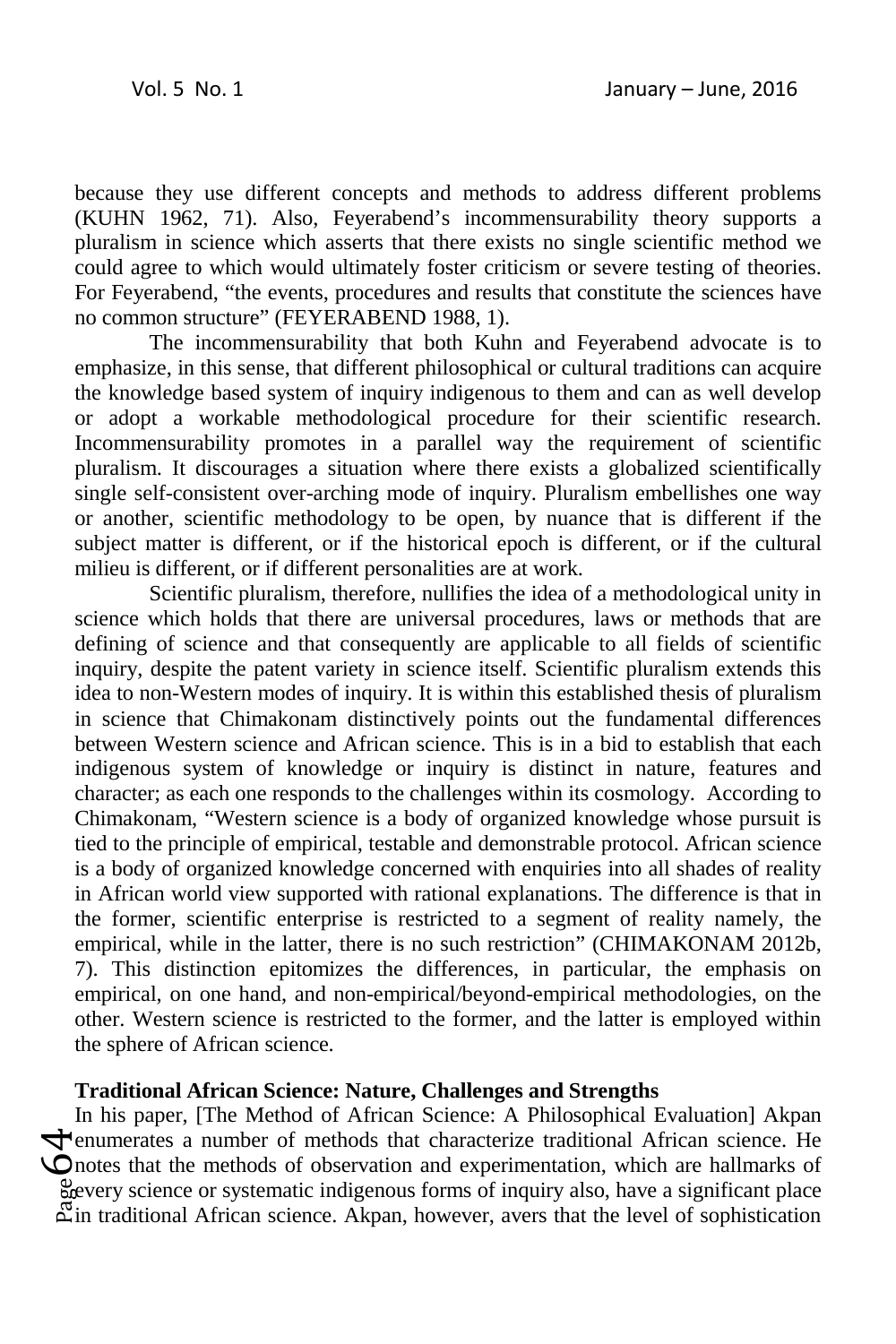that observation and experimentation have reached in Western science today is higher than what traditional African science presents (AKPAN 2010, 15).

The above assertion, by Akpan, may be correct if we are able to essentially comprehend the advancements in observation and laboratory experimentations that have come to characterize Western science today. Indeed, the level of scientific innovations and inventions that Western science epitomizes is significantly impressive. There is really no room for comparing the level of achievements and developments between Western science and traditional African science, except for the purposes of a cross-cultural "polylogue". The purpose of this "polylogue" is that when two cultures, for instance, dialogue, ideally people in both cultures learn from their understanding of the other what can be accepted or jettisoned. This would represent the possibilities of mutual benefit if there is intelligent dialogue concerning the differences and the commonalities (AFISI 2012, 104). In this way, while traditional African science may not be as burgeoning as to the same extent as that in the West, it yet maintains significant indigenous methods of inquiry of its own.

Moreover, the gradual pace at which traditional African science can be said to be developing can be looked at from the perspective that the gradual level of development that Western science had to go through right from the Ancient Greek period through to the Renaissance, and to its current form, is indicative of the kind of dialectics that Hegel talked about. At the thesis stage, Western science would be "ancient" in its raw initial form. It moved beyond the stage of anti-thesis to the stage of synthesis. As Hegel noted, development is a becoming and it is non-static. Ultimately, the synthesis becomes a new thesis, and the cycle is a continuum. This is the state of development in science. This is also obtainable in traditional African science. Traditional African science is no longer in its "ancient" thesis stage. The development in trends and methods of traditional African science has evolved significantly over the years to a level of sophistication that can truly be termed scientific. Well documented achievements of African scientists can be found in Sertima's edited book earlier mentioned where African science excels in various disciplines of Western categorisation of science. The various accounts of scholars in Sertima's edited work reveals African science contributions in chemistry; in astronomy on how the Dogon of Mali had an excellent understanding of the solar system; in mathematics, on how the Yorubas had a superbly complex number system based on twenty; in biology; in agricultural crop production; and in medicine and surgery (SERTIMA 1984) .

 $\bigcup_{\substack{\text{g} \text{to} \\ \text{ratio}}}$ In furtherance of the thesis that African science exists in order to find solutions to some of the fundamental challenges faced within its cosmology, Chimakonam's three-way justification of the African science project defends this  $\Box$  assertion. First is the need to develop a science that fits with African native thought system. Second is the need to have an environment friendly science as an alternative to Western science, which currently presents serious environmental problems. Third  $\tilde{\mathbb{Z}}$  is the need for a science that can offer safe and adequate energy to the world (CHIMAKONAM 2012b, 8). These justifications present African science as that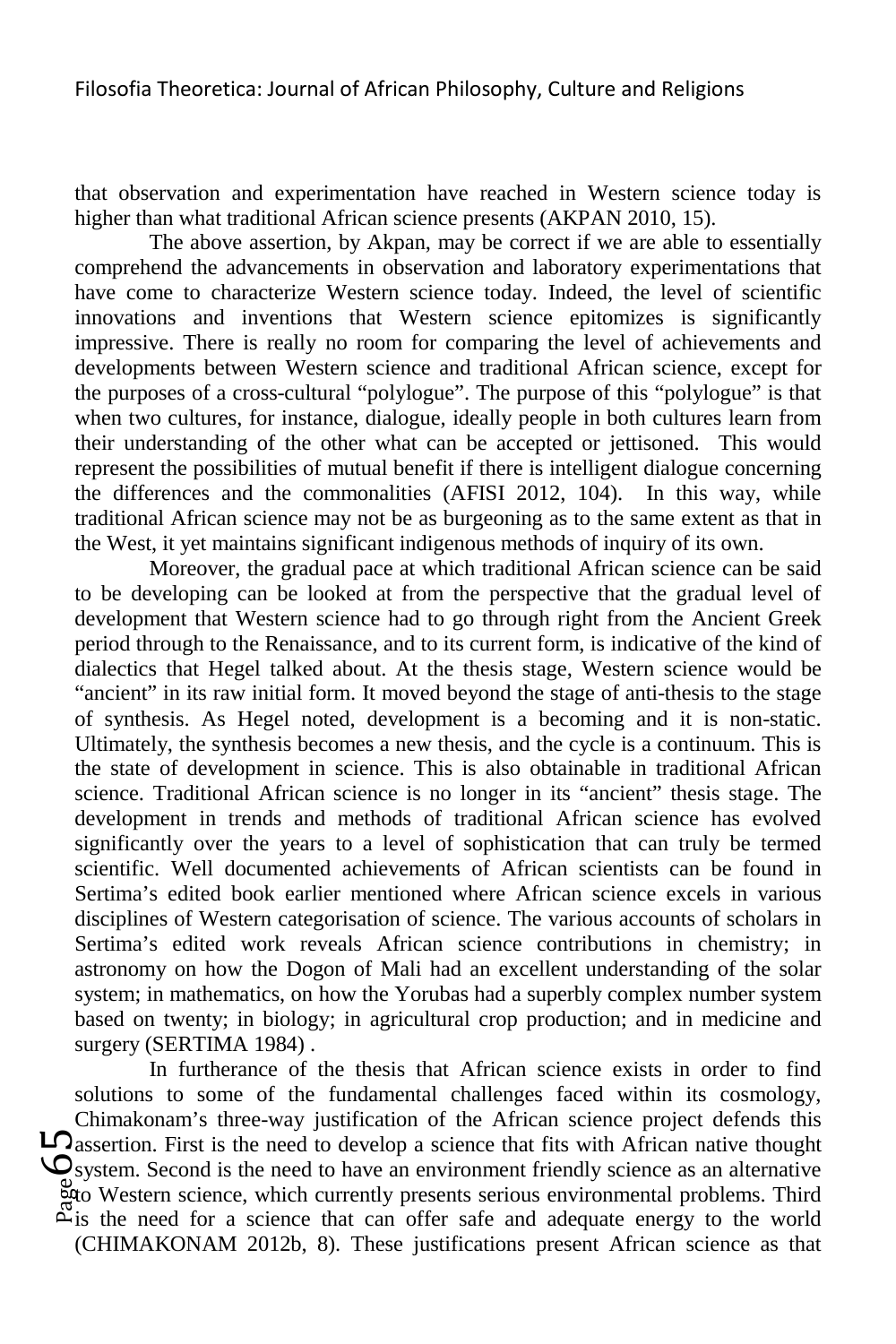which arises out of the utmost need to establish an indigenous brand of African logic embedded within the African thought system. It is a science which is eco-friendly and presents itself as capable of providing safe and adequate energy to the people of Africa. Such is a science that its practitioners have shown the capacity for relevance, as African traditional scientists have continued to excel in the various interdisciplinary fields of science, be it, orthopaedic, soil, crop and animal sciences, metrology, astronomy, and medical sciences.

### **Method of African Science**

Akpan identifies one fundamental method of traditional African science. This is the method of causality with an underlying mythico-religious dimension. In discussing causality as a method of science, Akpan points to the essential role that causality plays in the nature and character of traditional African science. In his general analysis of causality, Akpan first simply makes a sweeping generalization of the role of causality in Western science by stating how the Western scientist strives to give a causal explanation to things within the physical universe (AKPAN 2010, 15). Akpan's intention is to show that causal inevitability of natural phenomena underlies every scientific research.

In making a clear distinction on what makes causality in African science different from what is obtainable in the West, Akpan notes that caution must prevail in not confusing the idea of causal explanations with the idea of causality. He points out that though there are differences in agents of causation, as well as assumptions behind causative patterns, there is no fundamental difference in the idea of causality, whether in the West or in Africa. Causality still simply means "A causes B" in both contexts.

Essentially, Western philosophers of science are not agreeable on the principle of causality as a method of scientific inquiry. Philosophers such as David Hume (1711-1776), for instance, see causality as a defective system of inquiry. Hume argued that the assumption of cause and effect between two events, A and B, say because A causes B, because the two always occur together we can then conclude that A always causes B, are not necessarily true. Causality, to Hume, does not guarantee us how experience can give us adequate knowledge (HUME 1902, 111). It is this deficiency in causality that gave rise to the problem of induction in philosophy of science.

 $\bigcup_{\substack{\text{open} \\ \text{apro}}}\n \begin{bmatrix}\n \text{ins} \\
\text{appro} \\
\text{appro} \\
\text{prop} \\
\text{prop} \\
\text{prop} \\
\text{prop} \\
\text{prop} \\
\text{prop} \\
\text{prop} \\
\text{prop} \\
\text{prop} \\
\text{prop} \\
\text{prop} \\
\text{prop} \\
\text{prop} \\
\text{prop} \\
\text{prop} \\
\text{prop} \\
\text{prop} \\
\text{prop} \\
\text{prop} \\
\text{prop} \\
\text{prop} \\
\text{prop} \\
\text{prop} \\
\text{prop} \\
\text{prop} \\
\text{prop} \\
\text{prop} \\
\text{prop} \\
\text{prop$ In Hume's criticism of causality a regular succession of events which necessarily follow one another is impossible to know for certain. This assertion is also true of what has been termed the problem of induction. Induction is regarded as the process of inferring a general law or principle from observation of particular instances. A broader construal of induction depicts induction as a process where the premises of an inductive argument indicate some degree of support (inductive probability) for the conclusion, but do not entail it (VICKERS 2013). This broader construal of induction suggests that induction imposes elements of probability, which means the certainty of the conclusion is a matter of degree.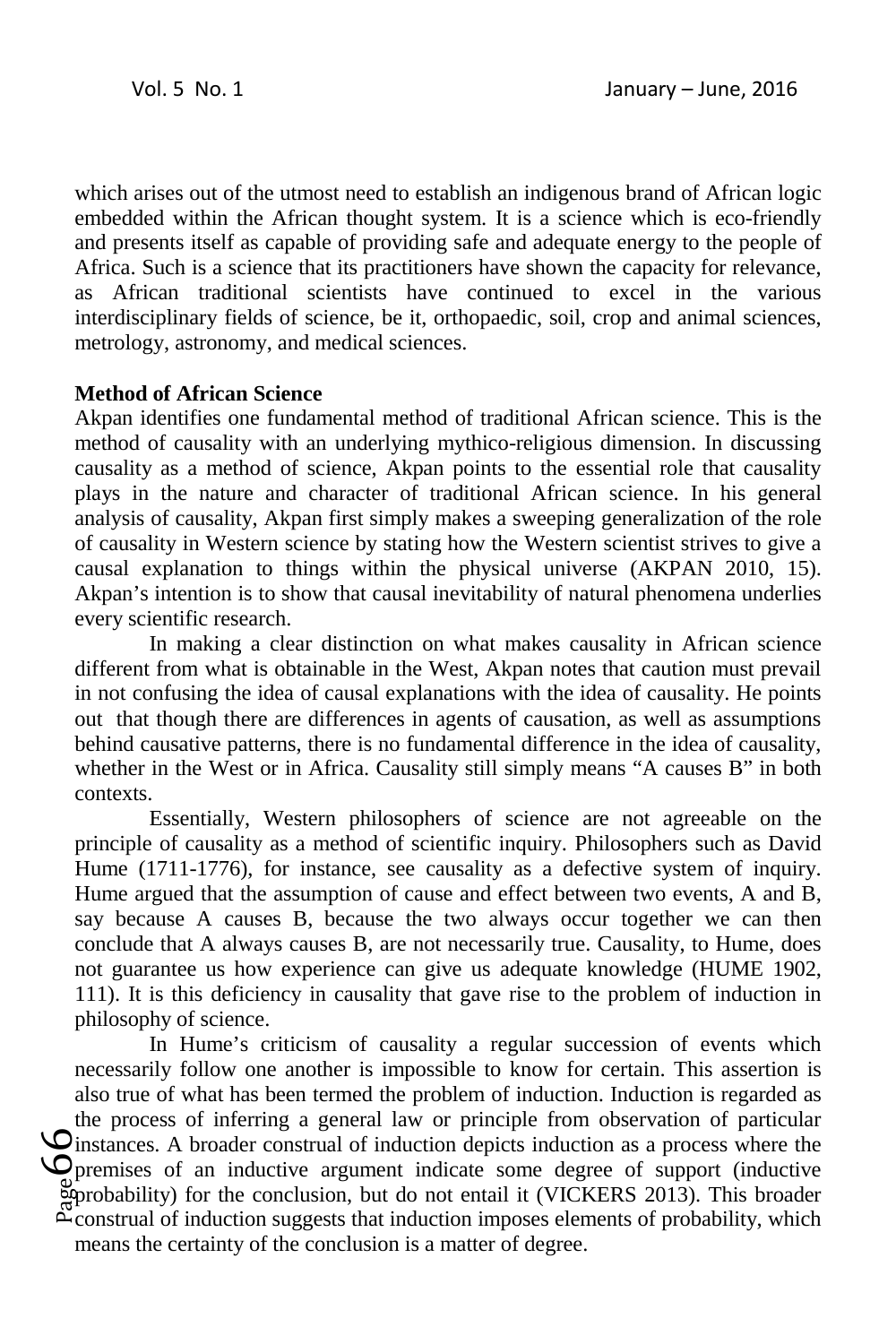With Hume, the problem of induction surrounds simply 'enumerative induction'. Such ostensible inferences lead from specific observations to a generalization. Poppers, however, used Hume's skepticism concerning induction more creatively, as a basis to dismiss the inference form of 'enumerative induction'. Popper insisted that you need to be able to distinguish between 'good induction' and 'bad induction' in order to point to any induction at all. So if Hume shows that there is no such thing as 'good induction', then the conclusion must be that 'induction' is an empty concept. We need, Popper insisted, a way of thinking about science that is deductivist, rather than inductivist. Popper used hypothetico-deductivist thinking to account for science.

What the above clarification on causality signifies is that Western science does have disagreements on the role that causality places in scientific inquiry. Even for the Western scientists who accept causation in science, causality is usually limited to empirical causation, where questions such as what makes 'A' to cause 'B' or how event 'B' is possible in the face of 'A' are asked (AKPAN 2010, 15). However, to the traditional African scientist, causality helps to understand the logical richness of generalizations in science. It helps to deepen the understanding of the nature and causes of events beyond the causal empirical explanation of which Western science is limited. The Western scientist is interested in explaining the empirical causation involved in event 'A' causing event 'B'. The specialist traditional African knowledge inquirer is involved with what Kwame Gyekye calls "agentive causation" (GYEKYE 1997, 28). The traditional African scientist is interested in the explanation of the cause of an event, a sickness or death. The scientist will tend to raise the questions ''who caused it'' and ''why it was caused'' rather than the ''what and how – questions'' (AKPAN 2010, 15).

 $\sum_{\substack{\text{blue} \ \text{base} \\ \text{blue}}}$ Advancing further from Akpan's classification of the method of African science as "agentive causation", Chimakonam in his [Towards a Theory of African Science: Methods and Justification], attempts a systematisation of African science. Chimakonam's systematisation of five methods in African science is a practical description of the development of traditional experimental science in Africa. These methods include, according to him, "Ako-nwalee" (Trial and error), "Ako-iju-ase" (Interscience), "Ako-ime-obi" (Introscience), "Ako-nyirionwe" (Semscience), and "Ako-nso-n'azu" (causal science) (CHIMAKONAM 2012a, pp.36-39). These methods represent the various experimental traditions that characterise African science. The ("Ako-nwalee") trial and error method articulates how the scientist ventures into designing a project, sometimes without having a clear path to take. The ("Ako-iju-ase") interscience method is an approach in which there is a non-empirical dimension to the forms of experiment carried out by the scientist. The ("Ako-imeobi") intransience employs a mechanical dimension to scientific inquiry, but it is made possible through the functions of the mind. The ("Ako-nyirionwe") Semscience method of inquiry is inductive in nature. It is characterized by its  $\mathbb{E}_{\text{emphasis on the senses, while at the same time, its outcome is often generalized on}$ the basis of its individual circumstances. The ("Akọ-nso-n'azụ") causal science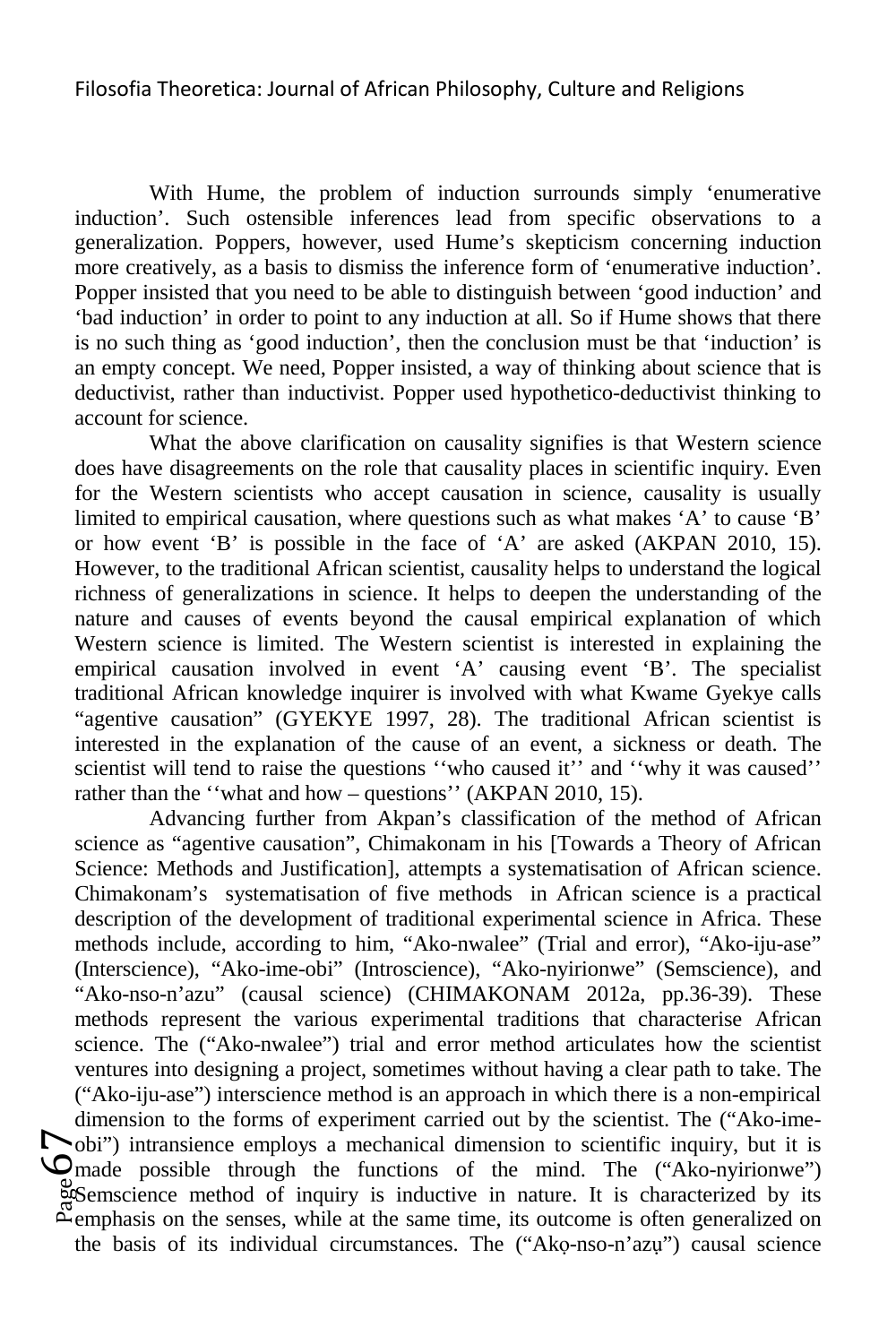heightens all the other methods of African science. It embraces the idea of "agentive" causation but moves further to establish a transcendentalist view of causation. This view considers many other factors on the many causes that can as well produce the same effect. So as a method of African science, it ensures that the right cause of things is identified to be able to understand the effect it produces.

So, with the establishment of causality as a pivotal method of African science, its embedded richness of metaphysics becomes essential. Many Western scientists would consider this erroneous, and will inadvertently condemn African science to the level of mysticism, spirituality or religiosity. However, scholars such as, Chimakonam, have defended the metaphysical nature of African science. According to him, "a science which does not include the metaphysical in its map of reality is surely not...African science" (CHIMAKONAM 2012a, 35). Others such as Gyekye, and Jim Unah have affirmed that the richness of metaphysics and ontological categories of causality in traditional African science is validated. So the condemnation of it is misplaced, because it is what gives distinctiveness to the methodology of its science. Both Gyekye and Unah are assertive and categorical about the positive dimensions of these ontological categories of causality; as they are compatible with the story of a harmonious African society. To Unah, the African society is a world where everything interpenetrates, where the physical and spiritual conflate. There exists an extraordinary harmony in African society, one of synthetic unity and compatibility among all things (UNAH 1995, 107). In relation to traditional African science, Gyekye also affirmed that the method of traditional African science has significant mystico- religious undertone because traditional African culture is greatly rich in the idea of causality, which is generally understood in terms of spirits and mystical powers (GYEKYE 1997, 28).

Clearly, such affirmation of a mystic-religious orientation in traditional African science is not a negative idea. Rather, it is a strength for which traditional African science remains distinct in its nature and methodology. It signifies its richness in metaphysics and epistemology as forms of scientific inquiry. This richness embellishes the understanding of a scientific outlook of the world through means beyond empirical causation. So, as a method of inquiry, mystico-religious consciousness is both spiritual and mystical. Although it is much more spiritual and no less literal-minded, the mystico-religious inquiry cannot be said to be the complete antithesis of Western science.

 $\bigotimes_{\substack{\text{def} \ \text{g} \ \text{g} \ \text{g} \ \text{g} \ \text{g} \ \text{g} \ \text{g} \ \text{g} \ \text{g} \ \text{g} \ \text{g} \ \text{g} \ \text{g} \ \text{g} \ \text{g} \ \text{g} \ \text{g} \ \text{g} \ \text{g} \ \text{g} \ \text{g} \ \text{g} \ \text{g} \ \text{g} \ \text{g} \ \text{g} \ \text{g} \ \text{g} \ \text{g} \ \text{g} \ \text{g} \ \text{g} \ \text{g} \ \text{g} \ \text$ Truly, one can say that in most non-Western scientific traditions thinking resonates with the abstract idea of nous (which sees knowledge as the perception of the mental rather than the physical) that is associated with the mystic philosophy of Plotinus. It can also be reiterated that mysticism or religiosity does not necessarily hinder the progress of knowledge, as Western societies were still largely religious while science progressed there.

So, the embrace of the mystico-religious mode of inquiry that is associated with traditional African science as a systematic indigenous knowledge of non-Western orientation, is quite compatible with the claim that the spiritual is incidental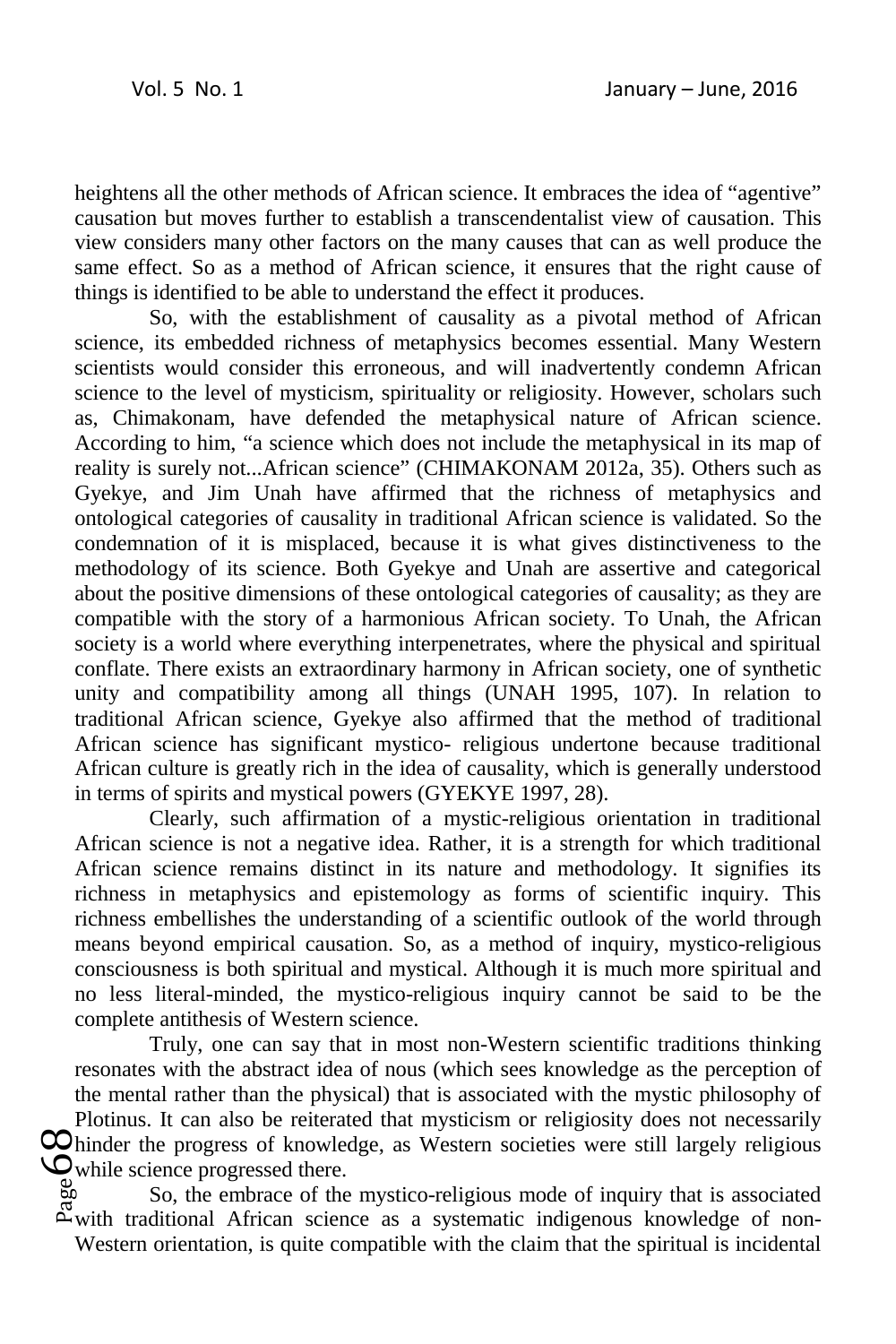to the physical. This is to the extent that it is believed that the spiritual affects physical phenomena. As I have observed above, it can categorically be said that religious belief was equally integral to the motivation of much of Western science. Western scientists at some point were trying to understand the mechanisms by which God had constructed the world. The way that the religious motivation played out was tied to the earlier influence of the Greeks, with their literal minded pursuit of rational understanding. However, this claim does not preclude the fact that science was also at some point in conflict with religious views. A case in point is the ideological conflict that occurred of the Copernican heliocentrism with the Galileo affair against the geocentric model of the Catholic Church. Moreover, the relationship between science and religion since classical antiquity has been controversially characterized as either one of conflict or harmony. Nevertheless, a more qualified claim would affirm that despite these differences most scientific innovations before the Copernican revolution in the history of science were achieved by societies organized by religious traditions (AFISI 2016, 64).

In all of these, the point being made is that the notions of metaphysics, mysticism and religiosity which underlie the method of traditional African science point to the fact that those notions are significantly compatible with the culture and history of the people. Granted that Western science have dispatched those notions from the ambience of its methodology, the embrace of a rational justification to objective science is not the signature of Western science alone. There exists no monolithic standard of rationality that can be read out of Western science only. What exists is a pluralistic way of knowing that takes into account both empirical and nonempirical approaches to rationality.

 $\mathcal{G}^{\text{tec}}_{\text{Rag}(\text{C})}$ This argument establishes that there are other competing paradigms of rationality aside from what is obtainable in Western science. As such there is no identity problem foisted on what is known as 'African science. This suggests that what is regarded as the standard of scientific rationality is something that is specified in each research tradition and epoch; as such there is no single "logic" of scientific reasoning that could be specified once and for everyone. Chimakonam's "Igbo" adage *"Nku di n'mba na eghelu ha ite*", meaning, "The firewood found in any nation is what cooks for the natives" (CHIMAKONAM 2012b, 4) buttresses this assertion. What this suggests is that scientific solutions to immediate existential problems require people to look inward for solutions; as problems and solutions are sometime contextualised to one's social environment. Since the environment to a large extent determines the structure of science, African environment like its western counterpart technically, will engender a different science from the point of their ontological and fundamental differences. The indication here is that each one of them would develop  $\bigcirc$  technical solutions to the challenges of their peculiar environments to the challenges of their peculiar environments (CHIMAKONAM 2012b, 4-5).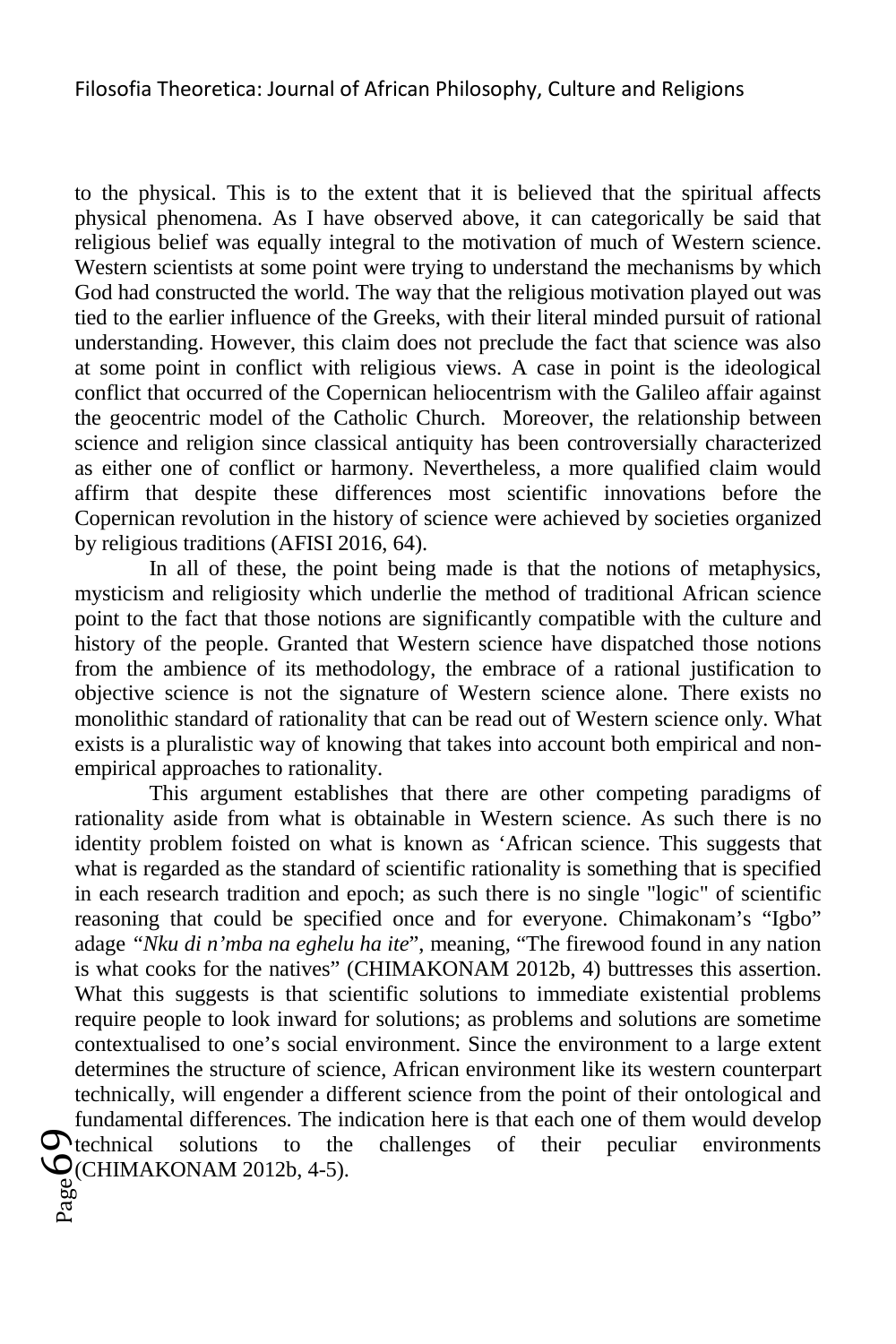### **Conclusion: Towards a Viable Non-Empirical but Rigorous Method of African Science**

A nuanced evaluation of the nature of traditional African science that Akpan made reveals that the method of African science has been condemned to be purely superstitious, esoteric, mystically and religiously inclined (AKPAN 2010, 18). This is indeed a one-sided perspective to the general outlook on traditional African science. Akpan affirms that there is an empirical evaluative procedure in traditional African science that compliments the mystico-religious method. This is the position which amplifies the idea that there are good elements in this established method of traditional African science that can serve as complimentary to modern science (AKPAN 2010, 18).

Nevertheless, one of the challenges that traditional African science faces, according to Akpan, is the lack of an "attitude of free enquiry and openness of mind to criticism" (AKPAN 2010, 19). Akpan's claim is that the traditional African scientist has not moved beyond the level of personalization and esotericization of knowledge. This claim also concerns the inability of the traditional African scientists to rationally explain their phenomena and show how they arrive at their scientific conclusions. These are claims which connote that the method that the traditional African scientists employ is shrouded in secrecy to the extent that their knowledge of science is not displayed in the public sphere.

 $\sum_{\substack{\text{gen} \ \text{A} \ \text{gen}}} \text{n}$ Granted that what all scientists do (including the traditional African scientists) is to advance new ways to think about the nature of science. Scientists research about the nature of cosmology and whether the world is deterministic. They consider the differences between what is certain and probability is. They also research further on the meaning of quantum mechanics, and medically about the wellbeing of society. No doubt, all such endeavors may require that one is involved in personalization or impersonalization of knowledge. This can be buttressed by the fact that what personalization of knowledge in science is, refers to the label that science is simply just what a scientist does. Science here refers to the sum of what individual scientists do. This was a fundamental feature of Western science during what could be referred to as the "heroic period in science. This was the period of "eponymy" as a prize in science. It was the period which recognized that what science really is, is just what the scientist does who discovers some eponymous law or effect or anomaly or reaction. So the personalization of knowledge in traditional African science also suggests that the great amount of knowledge that the individual scientist acquires would be for their individual glory (if there is a prize of eponymy to be giving), as well as for the benefit of society. Besides, it is wrong to assume that all traditional African scientists are involve in personalization of knowledge, as much  $\Box$  as it is wrong to assume that western science can rationally or justifiable explain all phenomena. Isaac Newton's inability to explain what he called ''action-at-distance'' in classical physics is a case in point.

On the issue of putting knowledge to public scrutiny and criticism, it is pertinent to note that as much as every element of human thinking should be open to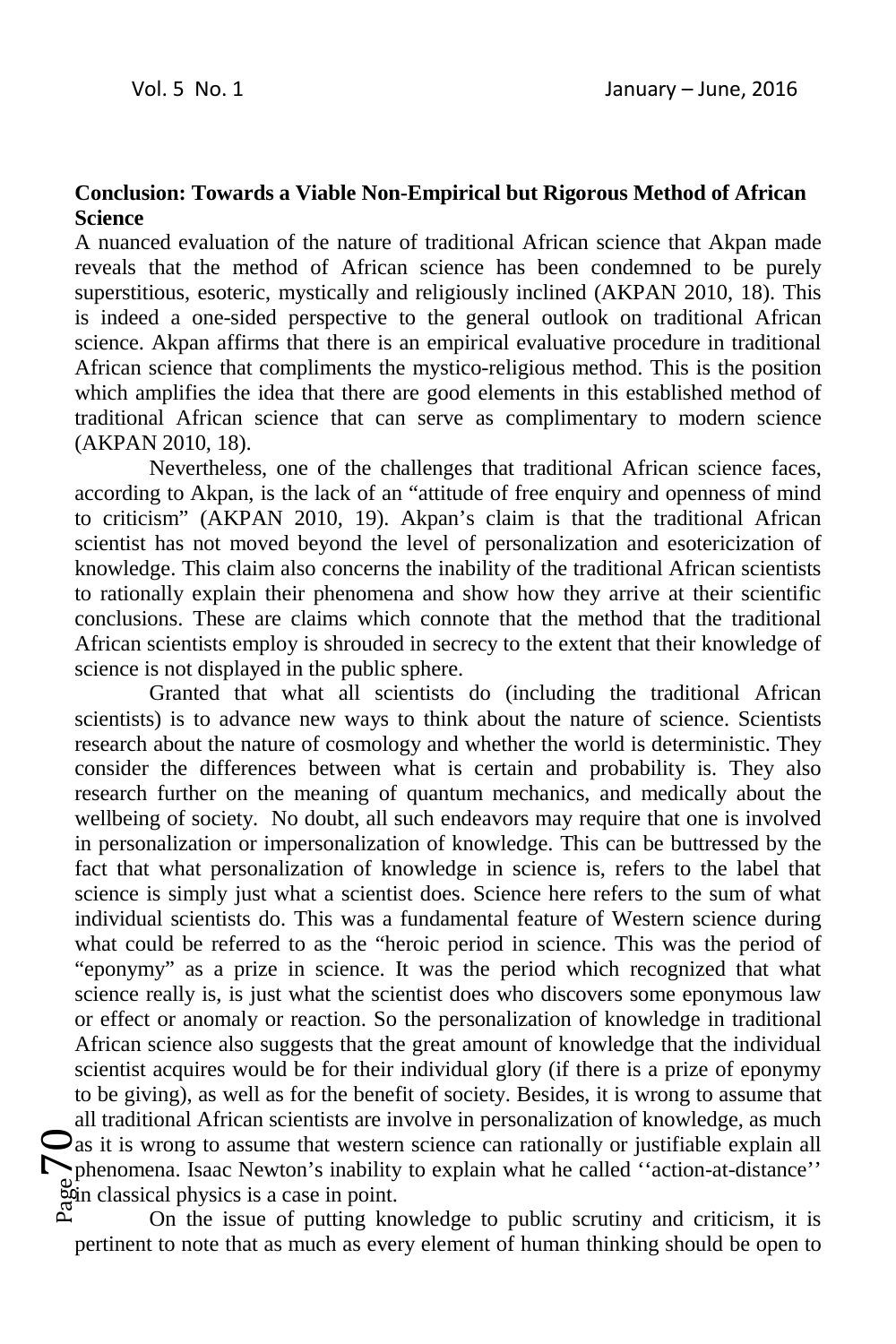potential criticism as Popper believed, one should be wary of criticisms that could pose a potential threat to the furthering of knowledge. Let it be clear that I agree with Popper that one should dispatch a formerly received way of thinking or invent a bold new form of theoretical thought. Popper, however, professed the need to be cautious in action. Ambitions that are utopian or revolutionary seemed to Popper always unacceptable. We must always be open to reforming our practices, but we must attempt this slowly and piecemeal. Every change that we make we must hold open to criticism. It should always remain possible for us to judge that some past reform of ours was a misstep (POPPER 1945, 122). So, on the criticism that the method of traditional African science is usually not made open for public scrutiny, it can be argued that outcomes of technical knowledge with inherent commercial values, both for the individual scientist and for the good of society, often require certain level of caution. This may be necessary against bastardisation and distortion of the core elements of the knowledge concern. As such it may require a certain level of technical and educational expertise or some legal backing for the knowledge to be made open. This is also a practice in Western science with what is known as "protective attitude of knowledge" as can be found in the idea of patency.

Following the above, the expectation that traditional African science should take a cue from the Western science method of "rigorous theorization which results in impersonalization, esotericization and non-veneration of inexplicable authorities" (AKPAN 2010, 20), is misplaced. The inevitability of metaphysics, and perhaps the ontological relevance of the principle of causality in science must be re-emphasized. What characterizes traditional African science method is the embrace of both empirical and non-empirical procedures of knowledge. This case is strong, and I rehearse the argument that there are perhaps some finitude which are difficult to be proved by mere observational or experimental procedures, yet we believe tenaciously that they exist (UDUMA 1996, 115). In some cases, mere observation or even empirical experimentation of hypothesis does not give us the full knowledge of the physical universe; there are instances where we have to employ some extra empirical categories in interpreting what is given to us by our sense data (UDUMA 1996, 115). A fascinating example for this is the way some patients are often advised in formal hospitals to seek extra- empirical categories in the diagnosis of their ailments when x-rays, laboratory tests and MMR scans fail to detect or determine the nature of such ailments. Many of such cases abound, and testimonials are verifiable. Successful employments of non-empirical means to diagnose patients which are able to determine the nature of the ailments have also been recorded in the annals of traditional African science.

 $\sum_{\substack{\text{gebras}\ \text{a}\\\text{a}\\\text{a}\\\text{b}\\\text{c}\\\text{c}}}$ The non-empirical causal method of traditional African science is no doubt metaphysical, and can also be mystic, religious and in fact magical, as defended by Emedolu in "From Magic to African Experimental science: Toward A New Paradigm". Emedolu's thesis is that a magical tradition existed while experimental science flourished in the West. Magic aided the development of science in the West. It is therefore not out of place when the method of African science is said to be laden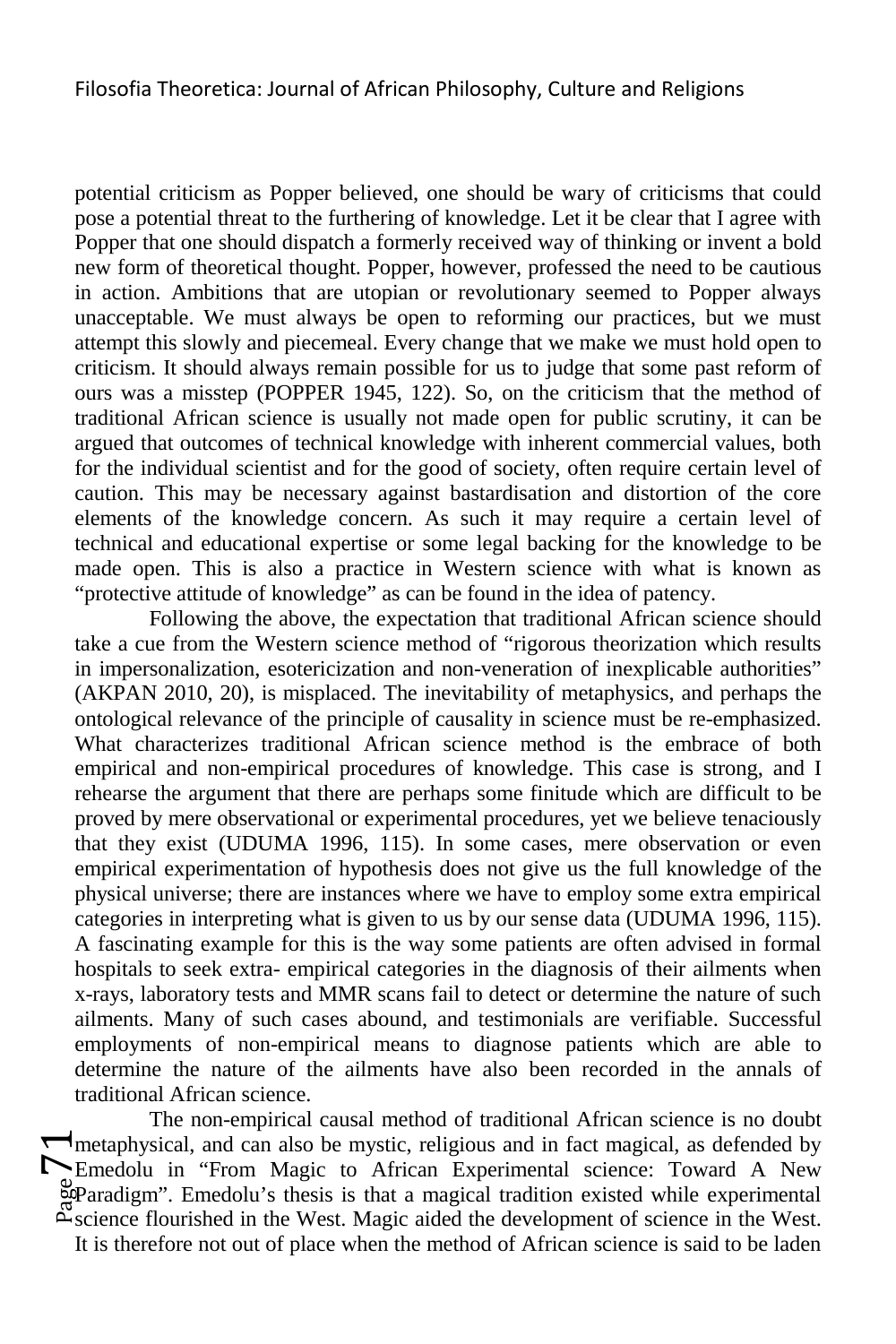$Page<sub>2</sub>$ 

with "spiritism and religious mythological entities that must be engaged through invocation" (EMEDOLU 2015, 80). So granted that what African science engages with are the "three different entities in the universe, such entities as matter, antimatter and non-matter" (CHIMAKONAM 2012a, 35), African science is by no means devoid of rigorous process. There are mechanisms for peer review among practitioners in such a way that regulate their practices, as well as the way it helps in knowledge sharing among themselves. There are also some elements of mentorship, which most often is knowledge taught to their offspring or outsiders who are willing to learn. The importance that governments in sub-Saharan Africa region now place on traditional medicine is indicative that the method(s) of traditional African science is acceptable as a complement to modern Western medicine of the formal setting. There have also been calls for the inclusion of African science into the school curriculum of some Western educational institutions as presented by Brian Murfin.

# **Relevant Literature**

- 1. AFISI, Oseni. "The value of Cross-Cultural Polylogue in Science," [European Scientific Journal], pp103-115, October 2012. Vol. 8. No. 23. Paperback
- 2. \_\_\_\_\_\_. "Karl Popper's Critical Rationalism: Corroboration versus Confirmation," [Philosophy Study], pp506-516, June 2013. Vol. 3. No. 6. Paperback
- 3. \_\_\_\_\_\_. "Conflicts between Science and Religion: The Popperian Critical Rationalist Resolution," [LASU Journal of Religions and Peace Studies], pp60-68, June 2016. Vol. 2. No.1. Paperback
- 4. AKPAN, Chris. "The method of African science: A philosophical evaluation" [American Journal of Social and Management Sciences], Vol. 2. No.1. 2010, pp11-20. http://www.scihub.org/AJSMS Paperback
- 5. BAJAH, Sam. "African Science: Fact or Fiction A Multidimensional Approach with Bias Towards Science Education. Intellectual Life" [Committee Monograph Number One], 1980. Dominguez Hills: California State University. Paperback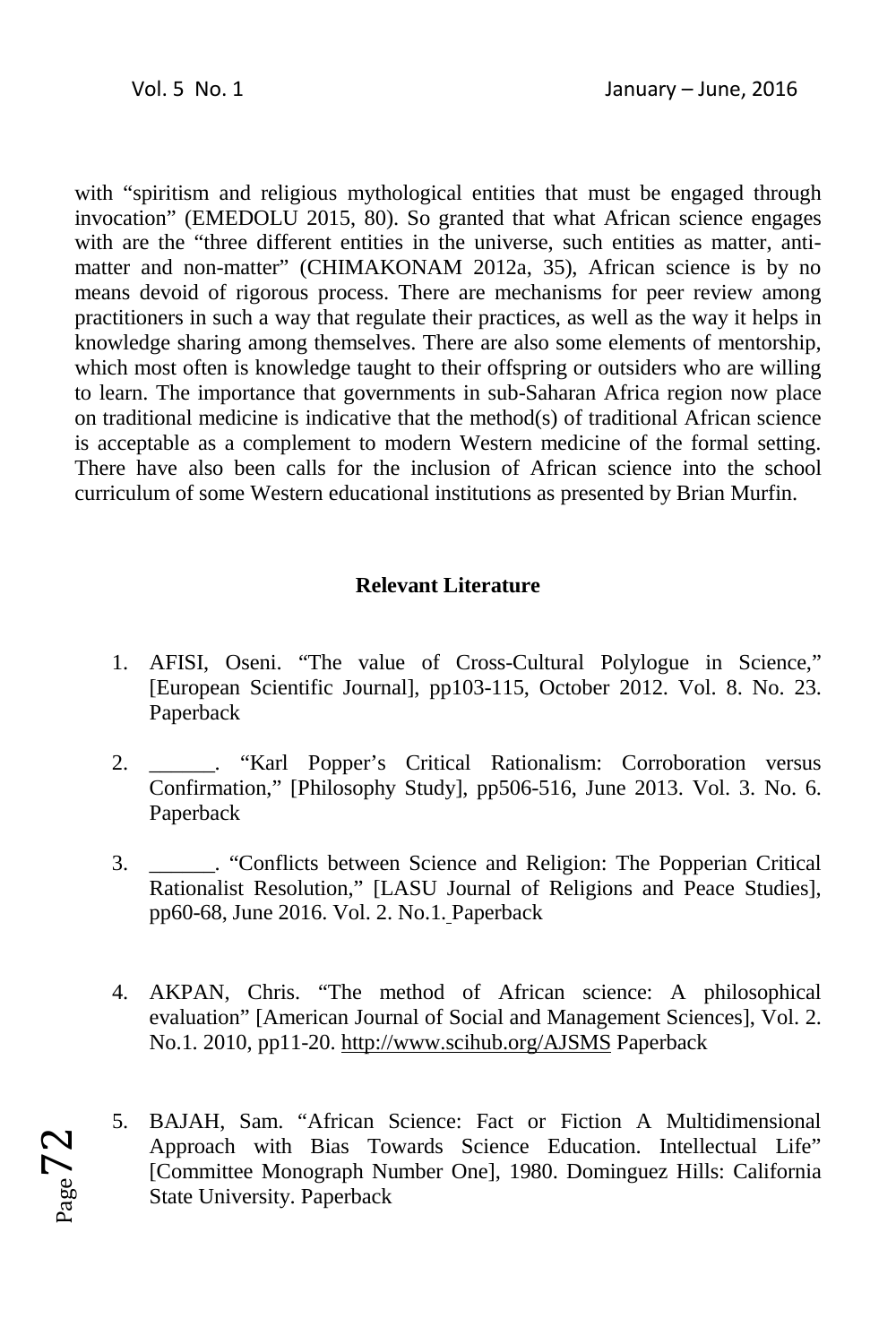- 6. BARTLEY, William W. III. "Theories of Demarcation between Science and Metaphysics," [Problems in the Philosophy of Science, I. LAKATOS and A. MUSGRAVE Eds.], 1968. North-Holland: Amsterdam. pp 40-64. Paperback
- 7. \_\_\_\_\_\_. "Reply to Karl Popper," [Problems in the Philosophy of Science, I. LAKATOS and A. MUSGRAVE Eds.], 1968B. North-Holland: Amsterdam, pp113-119. Paperback
- 8. CHIMAKONAM, O. Jonathan. "Towards a Theory of African Science: Methods and Justification", [IOSR Journal of Pharmacy and Biological Sciences], Vol. 3. No 1, pp 33-41, 2012a. Web
- 9. \_\_\_\_\_\_. [Introducing African Science: Systematic and Philosophical Approach], 2012b. Authorhouse: Bloomington.Web
- 10. \_\_\_\_\_\_."Introduction", [Atuolu Omalu: Some Unanswered Questions in Contemporary African Philosophy, edited by Jonathan O. Chimakonam], 2015. pp. 1-7*.* University Press of America: Lanham, Paperback.
- 11. **"**Conversational Philosophy as a New School of Thought in African Philosophy: A Conversation with Bruce Janz on the concept of "Philosophical Space"', [Confluence: Journal of World Philosophies], Vol. 3. 2015. PP. 9–40. Paperback
- 12. "Transforming the African philosophical place through conversations: An inquiry into the Global Expansion of Thought (GET)", [South African Journal of Philosophy], Vol. 34. No 4. 2015, pp. 462-479. Paperback
- 13. EDET, Mesembe. I. "The Limitations of Bernard Matolino's "Limited Communitarianism": Continuing the Conversations on Personhood in African Philosophy", [Filosofia Theoretica: Journal of African Philosophy, Culture and Religions], Vol. 4. No.2. 2015. pp 100-111. Paperback
- 14. EMEDOLU, Christian. "From Magic to African Experimental science: Toward A New Paradigm", [Filosofia Theoretica: Journal of African Philosophy, Culture and Religions], Vol. 4. No.2. 2015. pp 68-88. Paperback
- 15. EZEABASILI, Nwankwo. [African Science Myth or Reality], 1977. Vantage Press: New York. Paperback
- 16. FEYERABEND, Paul. [Against Method], 1988. Verso of New Left Books: New York. Paperback

 $P<sub>age</sub>73$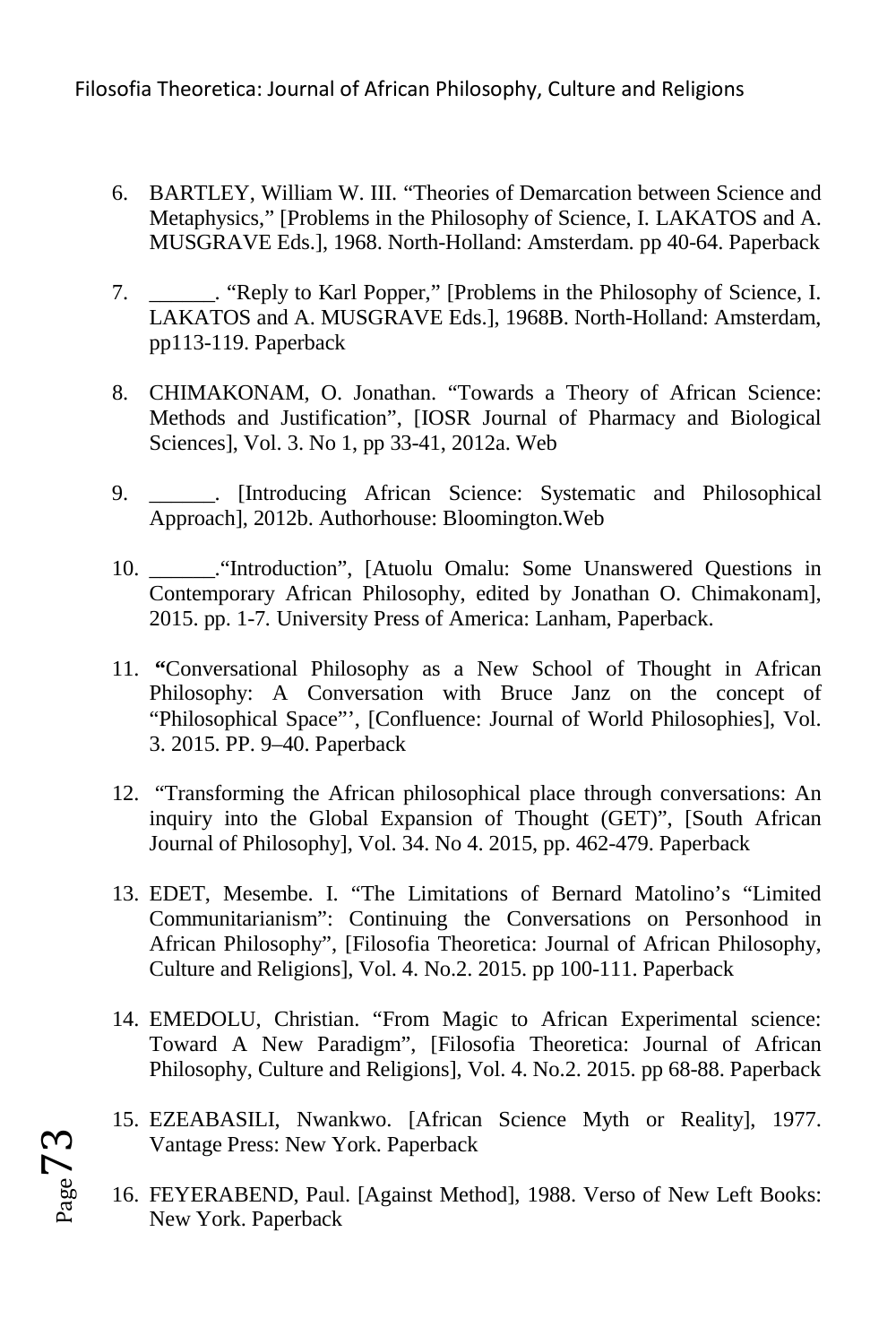- 17. GYEKYE, Kwame. ''Philosophy, Culture and Technology in the Post-Colonial,'' [Post-Colonial African Philosophy: A Critical Reader, E.C. EZE Ed.], 1997. Blackwell: Oxford. pp 25-44. Paperback
- 18. HUME, David. [Inquiries concerning Human Understanding and concerning the Principles of Morals], 1902. Clarendon Press: Oxford. Paperback
- 19. KUHN, Thomas. [The Structure of Scientific Revolutions], 1962. University of Chicago Press: Chicago. Paperback
- 20. MURFIN, Brian. "African Science, African and African-American Scientists and the School Science Curriculum," March 26-29, 1992. Paper Presented at the NSTA National Convention, Boston, Massachusetts.
- 21. NWEKE, Victor. C. A. "David Oyedola and the Imperative to Disambiguate the term "African Philosopher": A Conversation from the standpoint of The Conversational School of Philosophy (CSP)", [Filosofia Theoretica: Journal of African Philosophy, Culture and Religions], Vol. 4. No.2. 2015. Pp. 94- 99. Paperback
- 22. POPPER, Karl. [The Open Society and Its Enemies: The High Tide of Prophesy: Hegel, Marx, and the Aftermath], 1945. Routledge and Kegan Paul: London. Paperback
- 23. \_\_\_\_\_\_. [The Logic of Scientific Discovery], 1959. Routledge: London and New York. Paperback
- 24. \_\_\_\_\_\_. [Conjectures and Refutations: The Growth of Scientific Knowledge], 1963. Routledge: London. Paperback
- 25. \_\_\_\_\_\_. "Remarks on the Problems of Demarcation and of Rationality," [Problems in the Philosophy of Science, I. LAKATOS and A. MUSGRAVE Eds.], 1968B. North-Holland: Amsterdam. pp 88-102 Paperback
- 26. SUPPES, Patrick. "From Theory to Experiment and Back Again", [Observation and experiment in the Natural and Social Sciences, M.C. GALAVOTTI Ed.], 2003. Kluwer Academic Publishers: New York. pp 1- 41. Paperback
- 27. UDUMA, Uduma. "Hume's Rejection of Metaphysics," [Metaphysics, Phenomenology and African Philosophy, J. UNAH Ed.], 1996. Fadec Publishers: Lagos. pp 93-121. Paperback

 $_{Page}$ 74